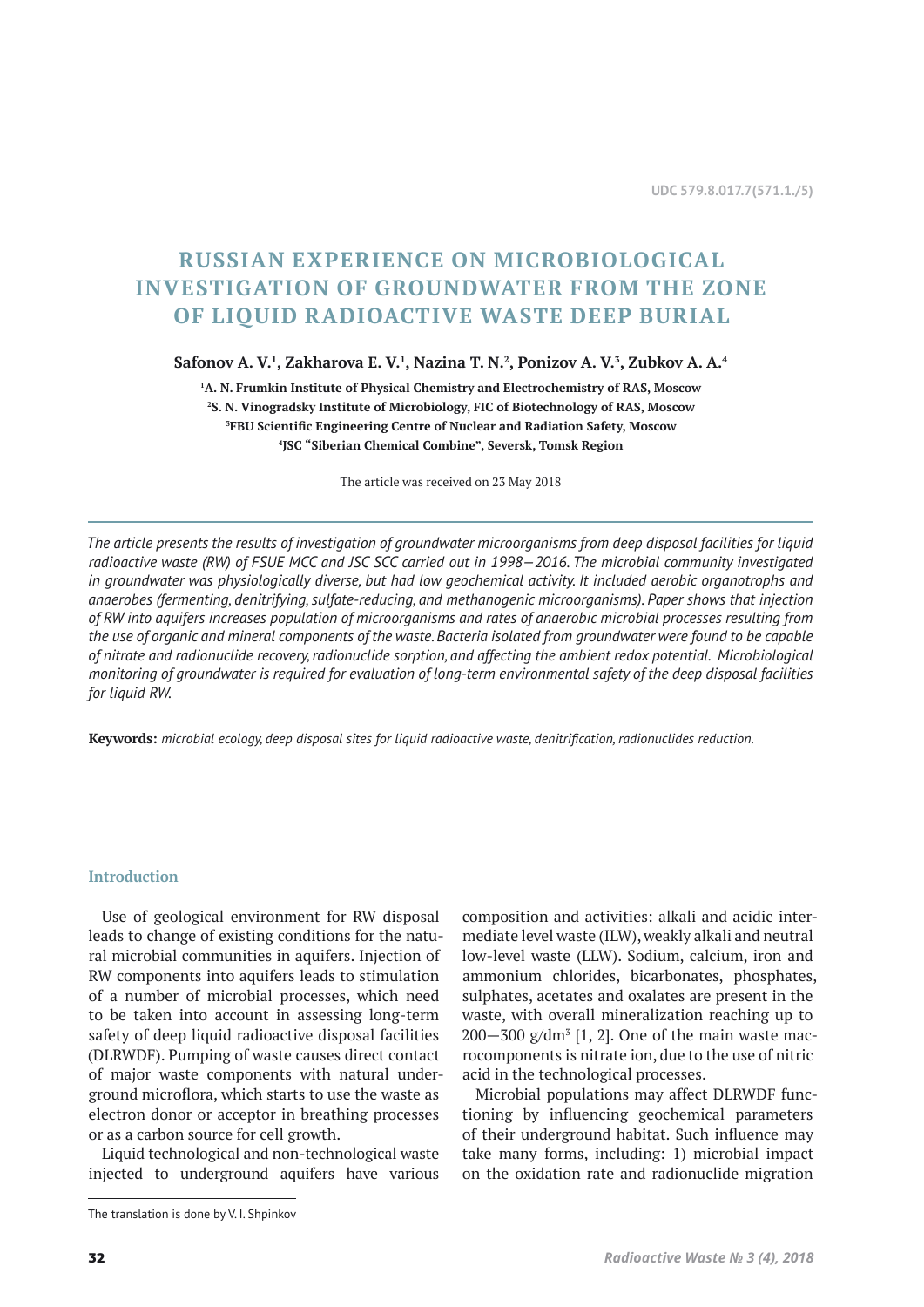(biosorption, bioaccumulation, and dissimilation reduction of metals and metalloids, e.g. U(VI), Se(VI), Cr(VI), Hg(II), Tc(VII), V(V) etc.)  $[3-6]$ ; 2) accelerated migration of radionuclides with microorganisms or radionuclides concentration by biofilms [7, 8]; 3) biogenic gas  $(N_2, H_2S, CH_4, CO_2)$ generation due to the activity of denitrifying, sulphate-reducing and methanogenic microorganisms  $[8-10]$ ; 4) formation of dominating radionuclide types and mineral phases, including new mineral compounds; 5) production of complexing agents [11]; 6) change of pH and Eh values, and other processes.

Since 1980-s there has been an increase of attention to microbiological studies of territories contaminated with radionuclides. There was a number of well-known works of English, Swedish and Canadian scientists performed in framework of national RW disposal programs, and works of American researchers performed at storage facilities of Hanford, Savannah-River and Oak Ridge [7, 12—15]. The studies covered analysis of microbial biodiversity, identification and investigation of physiology of dominating groups, as well as assessing their potential impact on waste components.

Microorganisms inhabiting geological formations considered as host rocks for designed RW disposal facilities were studied in a number of geomicrobiological research programs. These programs covered granite formations in Canada, Japan, Sweden, Finland, Switzerland and UK, sedimentary rocks in Belgium, Germany, Italy, and Japan, gypsum and salt deposits in Switzerland and Germany and volcanic sinters in the USA. Microorganisms were found in all samples, their number was up to  $10^2$ – $10^5$  cells/cm $^3$  $[16 - 20]$ .

Microbiological studies of groundwaters (contaminated with alkali, nitrates, aluminates, chromates, Cs-137 and Tc-99) in the near field of high-level waste storage facility in Hanford (USA) have revealed aerobic heterotrophic bacteria in 11 out of 16 samples, though their number was low (104 cells/cm3 ). Microbiological studies at Savannah River have identified diverse microflora, including sulphate-reducing bacteria [14, 21].

Major attention was paid to investigation of sulphate-reducing, methanogenic and denitrifying microorganisms capable of reducing RW macrocomponents (sulphate, bicarbonate, nitrate) with generation of gas (hydrogen sulphide, methane, nitrogen, carbon oxides). For example, reaction of nitrate reduction by denitrifying bacteria in an acetate-containing environment leads to generation of carbon dioxides in addition to nitrogen (or other gaseous nitrogen oxides):

$$
8NO_3^- + 5CH_3COO^- \to 4N_2 + 10CO_2. \tag{1}
$$

Sulpahte-reducing prokaryotes reduce sulphate ions to hydrogen sulphide in presence of molecular hydrogen or organic substrates in the following reaction:

$$
8[H]^{+} + SO_{4}^{2-} \rightarrow H_{2}S + 2H_{2}O + 2OH^{-}. \tag{2}
$$

Methanogens are capable of generating methane from hydrogen and carbon dioxide in reaction (3), and also out of simple organic substrates (acetate, methanol, etc):

$$
CO_2 + 4H_2 \to CH_4 + 2H_2O. \tag{3}
$$

Bacteria reducing iron and radionuclides with variable oxidation rates impact the geochemical conditions of the environment leading to generation of insoluble or low-soluble phases and colloids, thus, in some cases, increasing the mobility of radionuclides.

Microbiologic studies of DLRWDF in Russia were started in 1998 at DLRWDF "Severny" site, where disposal of liquid RW produced by FSUE "Mining and Chemical Combine" took place. The studies were triggered by the need for investigation of a number of processes connected to DLRWDF environmental safety, first of all enhanced gas generation and non-uniform and poorly predictable propagation boundary of nitrate ions.

In 2003 the studies were continued at DLRWDF "Seversky" used to inject liquid RW produced by JSC SCC.

# **Microbiological studies of ground water at DLRWDF "Severny" site, Zheleznogorsk**

Microbiological studies of aquifer liquids taken from observation boreholes of I and II operational layers of DLRWDF "Severny" site were carried out in the period between 1998 and 2006 [8—10, 22—24]. The quantity of microorganisms of main physiological groups, and the rates of sulphate reduction and methane generation processes were determined; accumulating and pure cultures of dentrifying bacteria were obtained for laboratory modeling of biogenic gas generation. Main attention was paid to microbiological studies of the II operational layer, which was used for injection of low-active waste with nitrate-ion content of 10 g per 1 dm<sup>3</sup>.

It was demonstrated that the aquifers outside the contamination area were a fresh water ecosystem with limited quantity of organic matter and biogenic elements (nitrogen and phosphorus). Therefore, the quantity of microorganisms of the main physiological groups (aerobic organotrophs and anaerobic fermentation, denitrifying, sulphate- and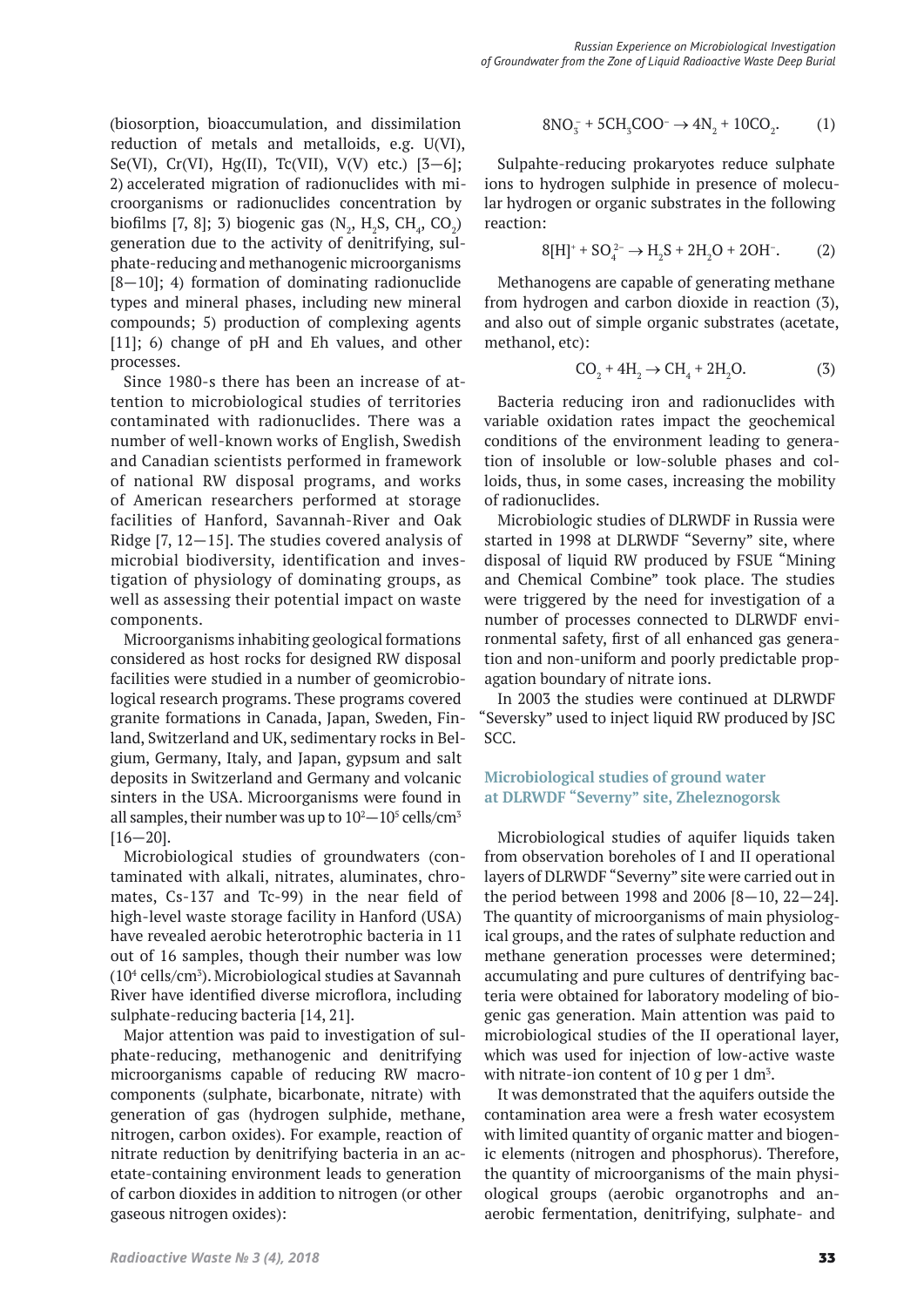iron-reducing and methanogenic) (Table 1) and the rates of sulphate reduction and methane generation (Table 2) were low.

#### *Table 1. Quantity of microorganisms (cells/cm3 ) in aquifer waters of I and II layers of DLRWDF "Severny" site in 2005*

| <b>Bore-</b>   | Aerobic or-     | Denitri-        | Fermen-         | Sulphate-                   | <b>Methanogenic</b> |                |  |  |
|----------------|-----------------|-----------------|-----------------|-----------------------------|---------------------|----------------|--|--|
| hole           | ganotrophs      | fying           | tation          | reducing                    | $H, +CO,$ Acetate   |                |  |  |
| I aquifer      |                 |                 |                 |                             |                     |                |  |  |
| $A-5$          | 10 <sup>6</sup> | 10 <sup>6</sup> | 10 <sup>6</sup> | 10 <sup>4</sup>             | 10                  | 0              |  |  |
| $A-19$         | $10^{8}$        | $10^{5}$        | $10^{8}$        | $10^{3}$                    | 10                  | < 10           |  |  |
| $A-22$         | 10 <sup>6</sup> | $10^{5}$        | $10^{8}$        | 10 <sup>3</sup>             | $\overline{0}$      | $\overline{0}$ |  |  |
| $A-26$         | 10 <sup>6</sup> | $10^{7}$        | $10^{8}$        | 10 <sup>2</sup>             | < 10                | < 10           |  |  |
| $\leftarrow$ 2 | $10^{8}$        | < 10            | $10^{5}$        | 10                          | $\overline{0}$      | 0              |  |  |
| $C-15$         | $10^{3}$        | 10 <sup>2</sup> | $10^{7}$        | 10 <sup>2</sup>             | $\Omega$            | 0              |  |  |
| $P-6$          | 10 <sup>7</sup> | 10 <sup>2</sup> | 10 <sup>7</sup> | < 10                        | 0                   | 0              |  |  |
| II aquifer     |                 |                 |                 |                             |                     |                |  |  |
| $D-4$          | $10^{7}$        | $10^{5}$        | $10^{8}$        | 10                          | 0                   | 0              |  |  |
| A-36           | $10^{7}$        | 10              | 10 <sup>4</sup> | 10                          | $\Omega$            | 0              |  |  |
| $A-38$         | $10^{8}$        | < 10            | $10^{8}$        | 10 <sup>2</sup>             | 0                   | $\overline{0}$ |  |  |
| $A-39$         | $10^{8}$        | 10 <sup>2</sup> | 10 <sup>4</sup> | 10 <sup>2</sup><br>$\Omega$ |                     | $\overline{0}$ |  |  |
| AH-34          | 10 <sup>6</sup> | $\overline{0}$  | $10^{8}$        | < 10                        | < 10                | 0              |  |  |

*Table 2. Rates of sulphate reduction and methane generation in aquifer waters of I and II layers of DLRWDF "Severny" site in 2004*

| Sam-<br>ple | $SO_{4}^{2-}$ , | $HCO_{\overline{3}}$ , | Acetate,<br>mg/dm <sup>3</sup>  mg/dm <sup>3</sup>  mg/dm <sup>3</sup> | reduction, | Rate of sulphate Rate of methane<br>generation,<br>µg S <sup>2-</sup> /(dm <sup>3</sup> ·day) µg CH <sub>4</sub> /(dm <sup>3</sup> ·day) |  |  |
|-------------|-----------------|------------------------|------------------------------------------------------------------------|------------|------------------------------------------------------------------------------------------------------------------------------------------|--|--|
| I aquifer   |                 |                        |                                                                        |            |                                                                                                                                          |  |  |
| $A-3$       | 45.2            | 277.5                  | 3.1                                                                    | 0.171      | 0.023                                                                                                                                    |  |  |
| $A-19$      | 30.8            | 330.0                  | 4.3                                                                    | 0.09       | 0.19                                                                                                                                     |  |  |
| $A-26$      | 79.8            | 236.9                  | 6.5                                                                    | 0.026      | 0.034                                                                                                                                    |  |  |
| II aquifer  |                 |                        |                                                                        |            |                                                                                                                                          |  |  |
| $A - 38$    | 8.5             | 253.1                  | 3.9                                                                    | 0.06       | 0.006                                                                                                                                    |  |  |
| $A-39$      | 6.4             | 349.3                  | 10.7                                                                   | 0.052      | 0.637                                                                                                                                    |  |  |
| $D-1$       | 10.1            | 261.9                  | 6.8                                                                    | 0.034      | 0.032                                                                                                                                    |  |  |
| $D-2$       | 11.8            | 378.2                  | 8.6                                                                    | 0.122      | 0.0512                                                                                                                                   |  |  |

Liquid RW localized in these aquifers contains organic matter which can be used as a substrate and electron donor for microorganisms as demonstrated for the samples taken from the II operational aquifer. The quantity of denitrifying, sulphate-reducing and aerobic microorganisms in the waste localization area at the distance of 40—60 m from the injection wells and in waste dispersion area (200— 300 m) was higher than similar parameters in the non-contaminated sections of the aquifer. Analysis



*Fig. 1. Nitrate ion concentration (bars) and quantity of denitrifying bacteria (curve 2) in samples taken at various distances from the injection wells (2004)*

of the results of eight-year monitoring performed in 2006 demonstrated correlation of the number of denitrifying bacteria and concentration of nitrateion in aquifer liquid (Fig. 1). Thus, the number of denitrifying microorganisms in the aquifer liquid may be used as an additional parameter to identify the distance of waste propagation [9, 10, 23, 24].

Denitrifying bacteria are activated by injection of nitrate-ions and organic matter with waste, leading to gas generation. This was confirmed by the results of laboratory modeling of biogenic gas generation using samples of underground liquid enriched in nitrate and acetate taken from boreholes of I and II operational aquifers (Fig. 2). Ground water enrichment in acetate and nitrate stimulated gas generation. Gas chromatographic studies showed that for concentrations of NaNO<sub>3</sub> up to  $4 \text{ g/dm}^3$ , molecular nitrogen dominated in the gas phase, whilst for higher concentrations CO $_{\text{2}}$  was detected. Denitrification process was observed for environments containing up to 10 g of sodium nitrate per 1  $dm^3$ , i.e.



*Fig. 2. Biogenic gas generation by microorganisms in aquifer liquid of borehole A-38, enriched in nitrate and sodium acetate (1:2 weight/weight) in various concentrations*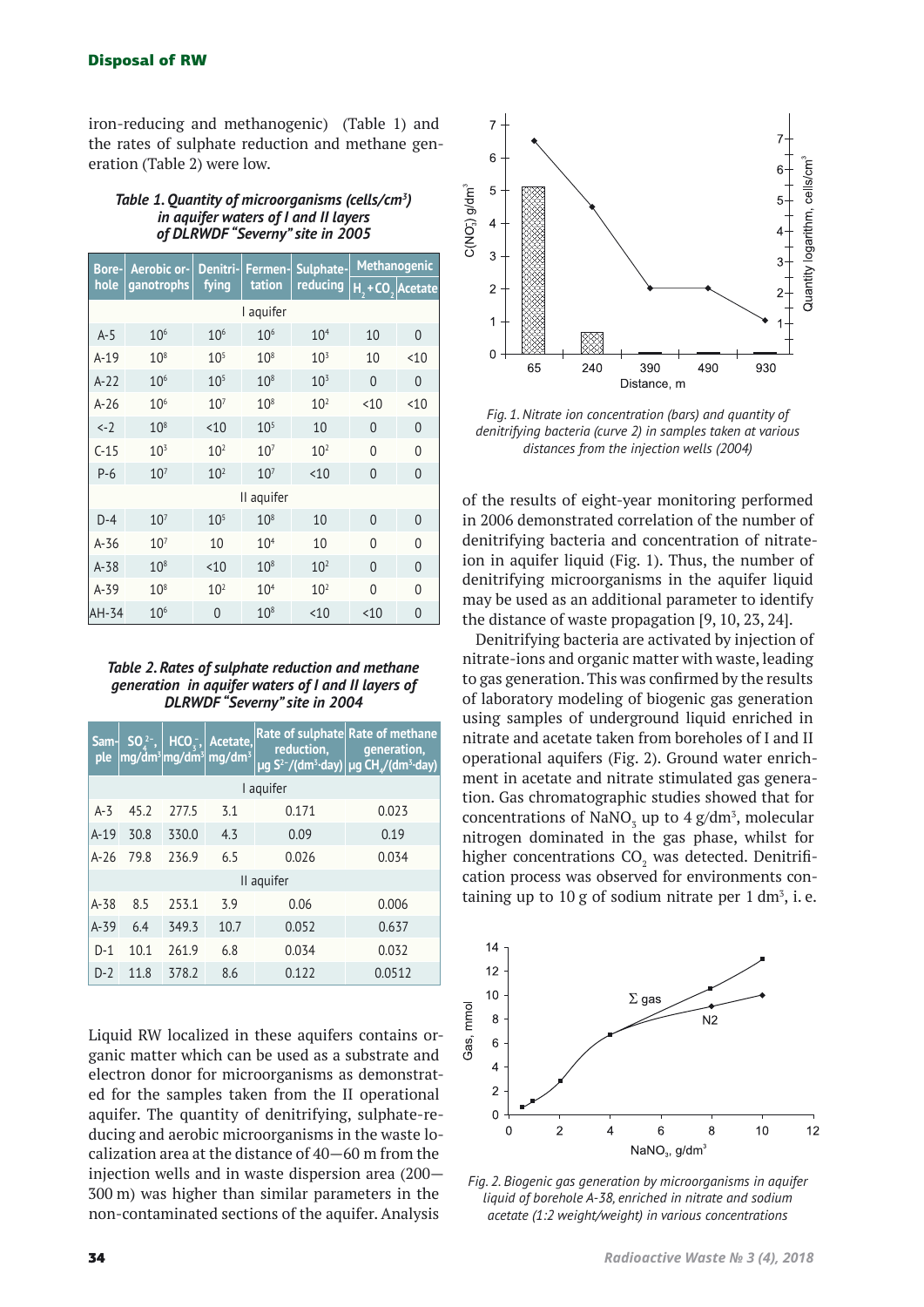in environments virtually corresponding in terms of sodium nitrate content to low level waste [23, 24].

Molecular nitrogen is a chemically inert gas, it dissolves in underground waters, and forms gas phase in the zone of maximum activity of denitrifying bacteria. At the same time, propagation of carbon dioxide with water solutions may lead to reduction of environment pH and dissolution of calcium, magnesium, and iron carbonate salts [24].

## **Microbiological studies of ground water at DLRWDF "Seversky", Seversk**

Microbiologic studies at DLRWDF "Seversky" were carried out in 2003—2006 and in 2016 using the same methodical approaches as in studying the samples taken from DLRWDF "Severny" site. Minor microbial communities have been found in natural underground waters, including aerobic organotroph bacteria and anaerobic fermenting, denitrifying, iron and sulphate reducing, and methanogenic microorganisms. The number of microorganisms and rates of sulphate reduction and methane generation increased in the area of waste dispersion and were comparable to the values observed for ground waters of DLRWDF "Severny" site" [25—28].

**Denitrifying bacteria of underground aquifers at DLRWDF "Seversky".** High nitrate content in the liquid waste called for special attention to be paid to the group of denitrifying bacteria. This was connected to the fact that liquids taken from the surface storage facilities and III operational aquifer of DLRWDF (used for disposal of non-technological LLW) contained not more than  $10^3$  cells/cm<sup>3</sup> of denitrifying bacteria, whilst in the II operational aquifer their quantity was an order of magnitude higher  $(10<sup>4</sup>$  cells/cm<sup>3</sup>) (Fig. 3). Content of denitrifying bacteria in the underground waters of the II operational aquifer used to dispose technological waste with high nitrate-ion content, reached  $10^{\rm 5}\!-\!10^{\rm 7}$  cells/cm $^{\rm 3}$ .

Potential denitrification rate was evaluated for isolated samples of groundwater taken from aquifers used for LLW disposal, in addition to evaluation of the impact of introduction of  $\text{NaNO}_3^{\circ}(0.85 \text{ g/dm}^3)$ and sodium acetate  $(2 g/dm<sup>3</sup>)$  and molecular hydrogen on molecular nitrogen generation. Ground water samples were incubated at 18—20 ºС prior to measurement of dynamic content of molecular nitrogen in the gas phase by gas chromatography. Content of the rest of gaseous denitrification products (NO and  $\rm NO_2)$  was not analyzed, therefore it is likely that denitrification rate values obtained in the experiments were underestimated.

Denitrifying rate in the liquid samples taken from the surface storage facilities in the absence of stimulating compounds was in the range of 0 to



*Fig. 3. Number of microorganisms in the liquids taken from surface storage facilities (water reservoir and sludge storage), natural aquifer waters (borehole R-23) and liquids taken from the disposal area for low-level (II and III aquifers, boreholes P-7 and A-47) and intermediate level waste (II aquifer, boreholes C-37-S-64) of DLRWDF "Seversky". Key: methanogenic in acetate environments (1) or H<sub>2</sub>/CO<sub>2</sub> environment (2), denitrifying (3), sulphate-reducing (4) and fermentation (5) bacteria and aerobic organotroph bacteria (6) [26]*

 $0.08$  mg N<sub>2</sub>/dm<sup>3</sup>·day, the rate for operational aquifer water was in the range of 0 to  $0.1 \text{ N}_2/\text{dm}^3$  day (Table 3) [26]. Addition of molecular hydrogen or acetate in combination with nitrate to isolated samples had stimulated molecular nitrogen generation in ten of eleven studied underground water samples.

The obtained results shows that denitrifying microcosms of underground waters are capable of nitrate reduction, however, at a slow rate due to the absence of carbon and energy.

| Table 3. Denitrification rates in isolated ground      |
|--------------------------------------------------------|
| water samples taken in the vicinity of surface storage |
| facilities and from operational aquifers of DLRWDF     |
| "Seversky" used for LLW disposal                       |

| <b>Bore-</b><br>hole | NO <sub>z</sub> ,<br>mq/dm <sup>3</sup> | $NHA$ ,<br>mg/dm <sup>3</sup> | $SO_4^{2-}$<br>$\mathsf{Im} \mathsf{q}/\mathsf{dm}^3$ | Rate of denitrification,<br>mg N <sub>2</sub> /(dm <sup>3</sup> ·day) |                |                                                |  |
|----------------------|-----------------------------------------|-------------------------------|-------------------------------------------------------|-----------------------------------------------------------------------|----------------|------------------------------------------------|--|
| number,              |                                         |                               |                                                       | No ad-<br>ditives                                                     | In presence of |                                                |  |
| sample               |                                         |                               |                                                       |                                                                       |                | $H_1$ +NO <sub>z</sub> Acetate+NO <sub>z</sub> |  |
| $P-15/3$             | 21000                                   | 750                           | 160                                                   | 0                                                                     | 0              | 0                                              |  |
| $P-15/8$             | 3960                                    | 21                            | 51                                                    | 0.06                                                                  | 1.93           | 0.09                                           |  |
| $P-15/10$            | 0.2                                     | 4.4                           | 42.4                                                  | 0.08                                                                  | 2.93           | 0.32                                           |  |
| $\leftarrow$ 7       | 2157                                    | 0.53                          | 392.5                                                 | 0.05                                                                  | 2.0            | 0.22                                           |  |
| $\leftarrow$ 8       | 135.9                                   | 0.2                           | 96.8                                                  | $\Omega$                                                              | 0.32           | 2.62                                           |  |
| $P-23$               | 0.25                                    | 0.9                           | 7.5                                                   | $\Omega$                                                              | 2.25           | 0.35                                           |  |
| $A-44$               | 1348                                    | 0.1                           | 246                                                   | 0.05                                                                  | 0.56           | 2.68                                           |  |
| $A-46$               | 0.25                                    | 0.55                          | 60.7                                                  | 0.1                                                                   | 0.87           | 0.2                                            |  |
| $A-4$                | 856.9                                   | 1.26                          | 94.8                                                  | $\Omega$                                                              | 4.5            | 0.3                                            |  |
| $A-6$                | 0.25                                    | 1.69                          | 20.9                                                  | $\Omega$                                                              | 4.0            | 0.8                                            |  |
| $A-47$               | 39.4                                    | 6.79                          | 63.7                                                  | 0.05                                                                  | 3.37           | 3.5                                            |  |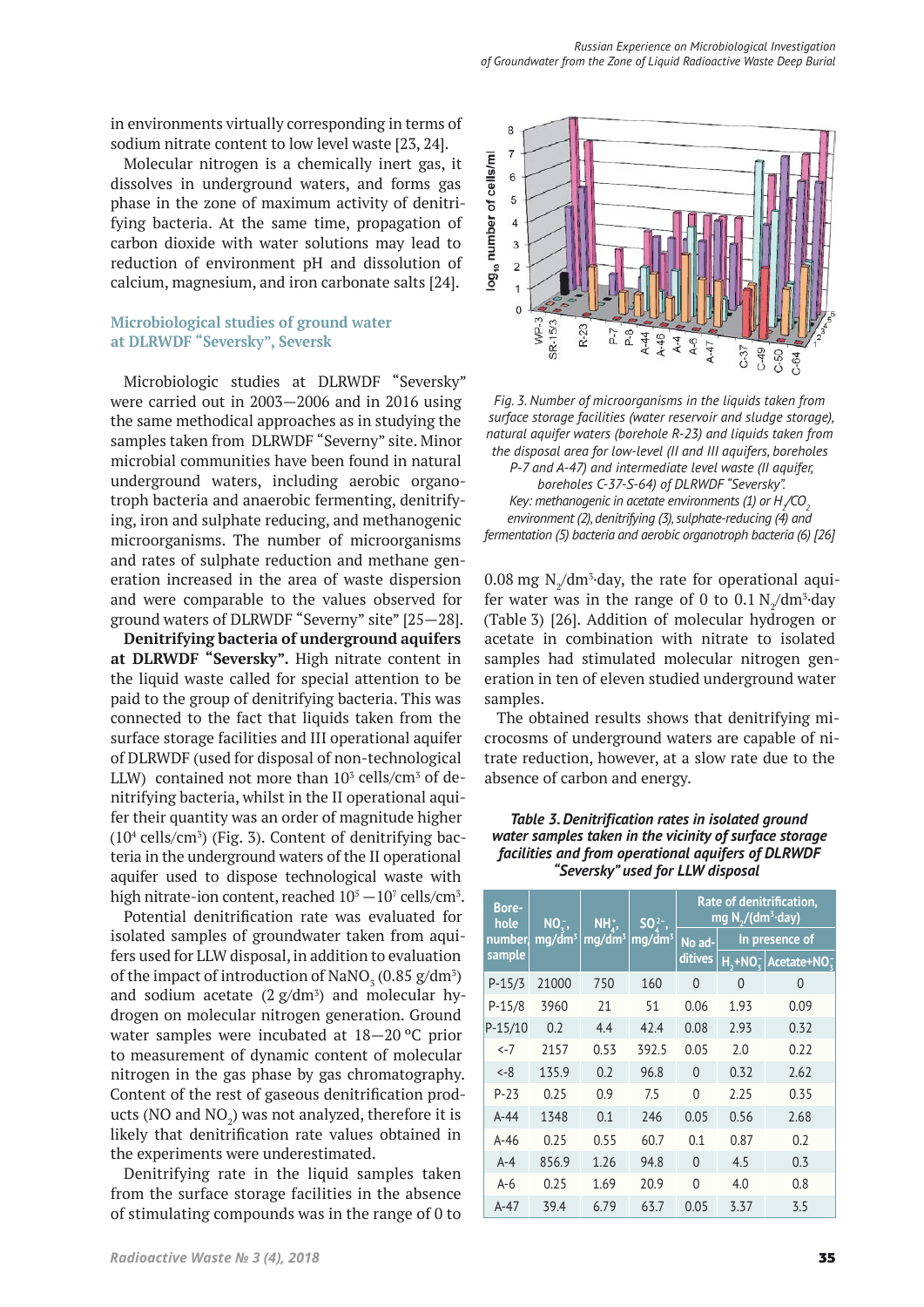

*Fig. 4. Contemporary content of nitrate disposed with waste in the sands of operational aquifers of DLRWDF "Seversky"*

Results of laboratory evaluations of denitrifying rate in the underground water samples were used at DLRWDF "Seversky" to draw up balances of nitrateions disposed of at III operational aquifer from the start of DLRWDF operation, and taking into account the current content and distribution in the underground waters of the aquifer.

The known dynamics of nitrate-containing waste disposal at DLRWDF "Seversky" and denitrification rate allows assessing the nitrate concentration due to denitrification process. For 2007 assessments, 49% of disposed nitrate was found in the sands of operational aquifers (Fig. 4).

In case only denitrification processes were present, the figure should have been 62%. The nitrate disbalance with account for denitrification was 13%, including 5% of nitrate deposited in clay layers of operational aquifers and unreachable for sampling from monitoring boreholes. The eight percent disbalance may be explained taking into account the scope of waste disposed, non-uniform mineralogic composition of rocks with depth and the dimensions of host aquifer. Calculations show that if the volume of contaminated water in the operational aquifer remains at the same level (cease of waste disposal), dilution and denitrification processes will lead to complete reduction of nitrates to molecular nitrogen within 26 years.

These results demonstrate that denitrifying bacteria are capable of reducing nitrate-ions in the condition of DLRWDF "Seversky". Passive denitrification in operational aquifers may be stimulated by injection of cheap organic substrates.

**Bacterial effect on radionuclide transformation.** Radionuclide reduction and biosorption was studied for more than 50 strains of bacteria taken from underground water samples [25, 26]. Some of the aerobic bacteria found adsorbed (accumulated) actinides and other trans-uranium elements present in the waste  $(^{238}Pu(IV), {}^{237}Np(V), {}^{233}U(VI),$ 



*Fig. 5. Sorption of 237Np(V), 241Am(III), 238Pu(IV) and 233U(VI) by biomass of Pseudomonas fluorescens C64-1 bacteria for various solution pH [26]*

<sup>241</sup>Am(III) *u* <sup>90</sup>Sr(II)), and did not adsorb <sup>137</sup>Cs and <sup>99</sup>Tc (Fig. 5) [25—27].

 Radionuclide biosorption is unlikely to be strongly manifested in underground waters of operational aquifers with low microbial content. However, microbial populations grow up to  $107$  cells/cm<sup>3</sup> in the waste dispersion areas containing both radionuclides and organic matter, thus potentially leading to biosorption of metals (Fig. 5, 6).

Detection of microorganisms capable of metal reduction and reduction of sulphates to sulphides is an environmental safety relevant issue for RW disposal [25, 26, 28]. Such microbial organisms produce new weakly soluble mineral phases, causing changes of environment geochemical properties and potentially immobilizing the radionuclides. A number of sterns of sulphate- and iron (III)-reducing bacteria (*Shewanella* genus) obtained from operational aquifers [26] were shown to be capable of reducing Fe  $(III)$ , U(VI) and Np(V) in presence of various organic substrates. Experiments carried out in accumulating substrates showed higher effectiveness of radionuclide reduction.

Second stage of investigation of samples taken from operational aquifers of DLRWDF "Seversky" took place in 2016. A number of samples demonstrated increase of the number of denitrifying and aerobic organotroph bacteria compared to previous results, potentially connected to the propagation of the front of nitrate ions and other waste components away from the injection boreholes. It was demonstrated that there was a capability of combining the nitrogen and sulphur cycles in underground waters due to functioning of autotrophic bacteria reducing sulphur compounds to sulphate with simultaneous reduction of nitrate-ion to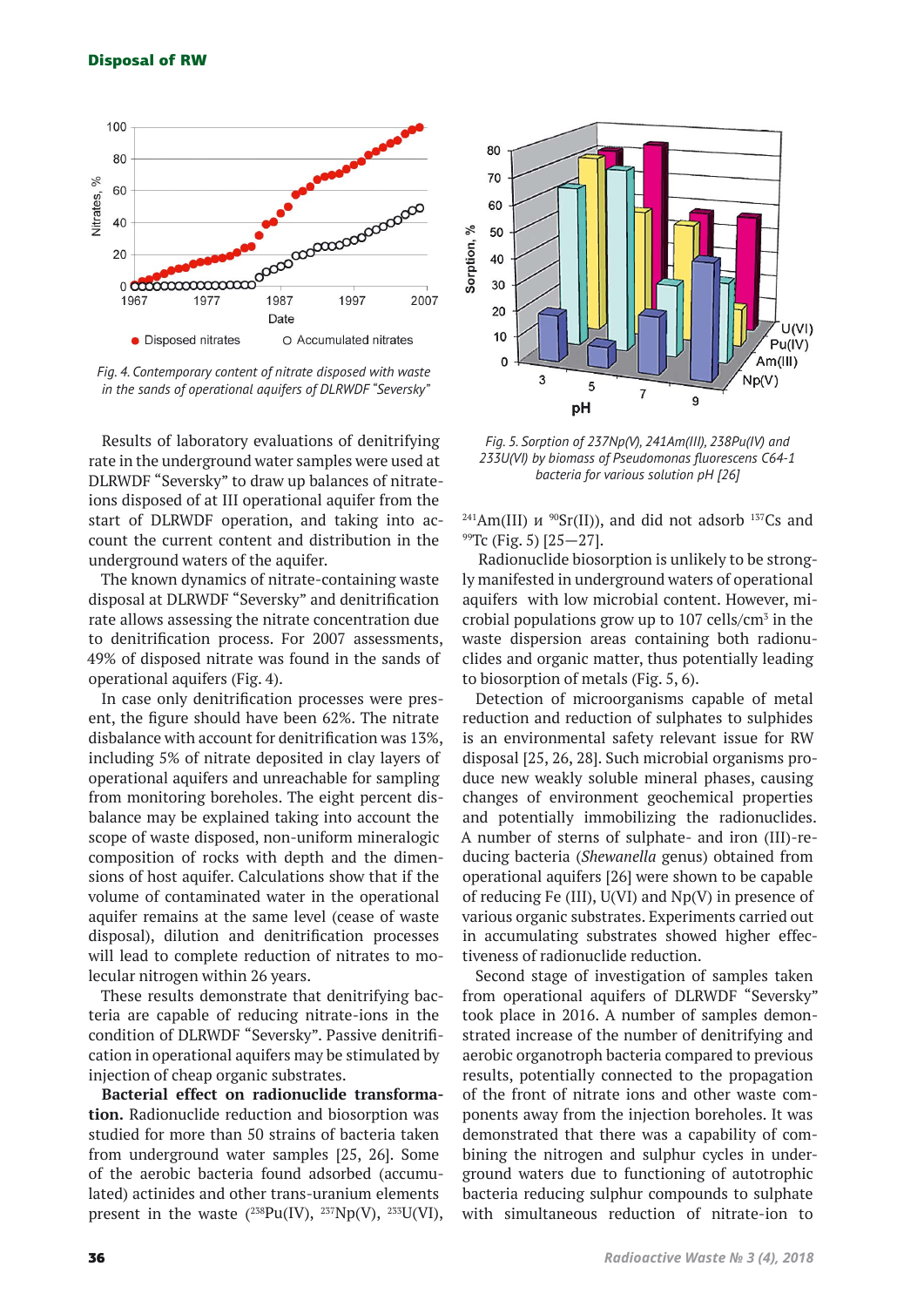

*Fig. 6. Submicroscopic organization of Pseudomonas grimontii С-61-1 cells in the absence of radionuclide (A) and in presence of 233U(VI) (B), 241Am(III) (C) and 237Np(V) (D). Ruler size corresponds to 1 μm.*

nitrate. Tionic, nitrifying and ANANNOX bacteria were identified for the first time. The latter ones are capable of anaerobic reduction of nitrate ions to molecular nitrogen using ammonium as an electron donor.

The presence of viable, but geochemically low active sulphate-reducing and methanogenic microorganisms was found in underground waters. Low content of sulphates, organic matter and high oxidation-reduction potential of underground waters in the area of nitrate ion injection prevents the growth of sulphate-reducing bacteria and methane-generating archaeons. Injection of organic substrates, preliminarily those stimulating growth of denitrifying bacteria may lead to reduction of nitrate ion concentration and oxidation-reduction potential of underground waters and production of an environment favorable for growth of sulphatereducing bacteria. This group of bacteria is most

promising from the point of view of use for formation of local biogeochemical barrier with respect to radionuclide migration, as the produced hydrogen sulphide will promote further transition of oxidized radionuclides to a reduced form and their deposition in rocks in form of low-soluble sulphides.

Composition of microbial community of contaminated underground waters was investigated for the first time by high throughput gene sequencing 16S pRNK in process of studying deep RW disposal facilities in Russia.

 The method allows identifying microbial biodiversity in samples, including non-cultivated forms, which may be present in quantities several orders of magnitude above that of cultivated prokaryotes. Genes 16S pRNK of aerobic nitrifying bacteria of the first phase, oxidizing ammonia to nitrate, were found. Genes of 2nd stage nitrifcators oxidizing nitrites to nitrates belonged to *Candidatus Nitrotoga*,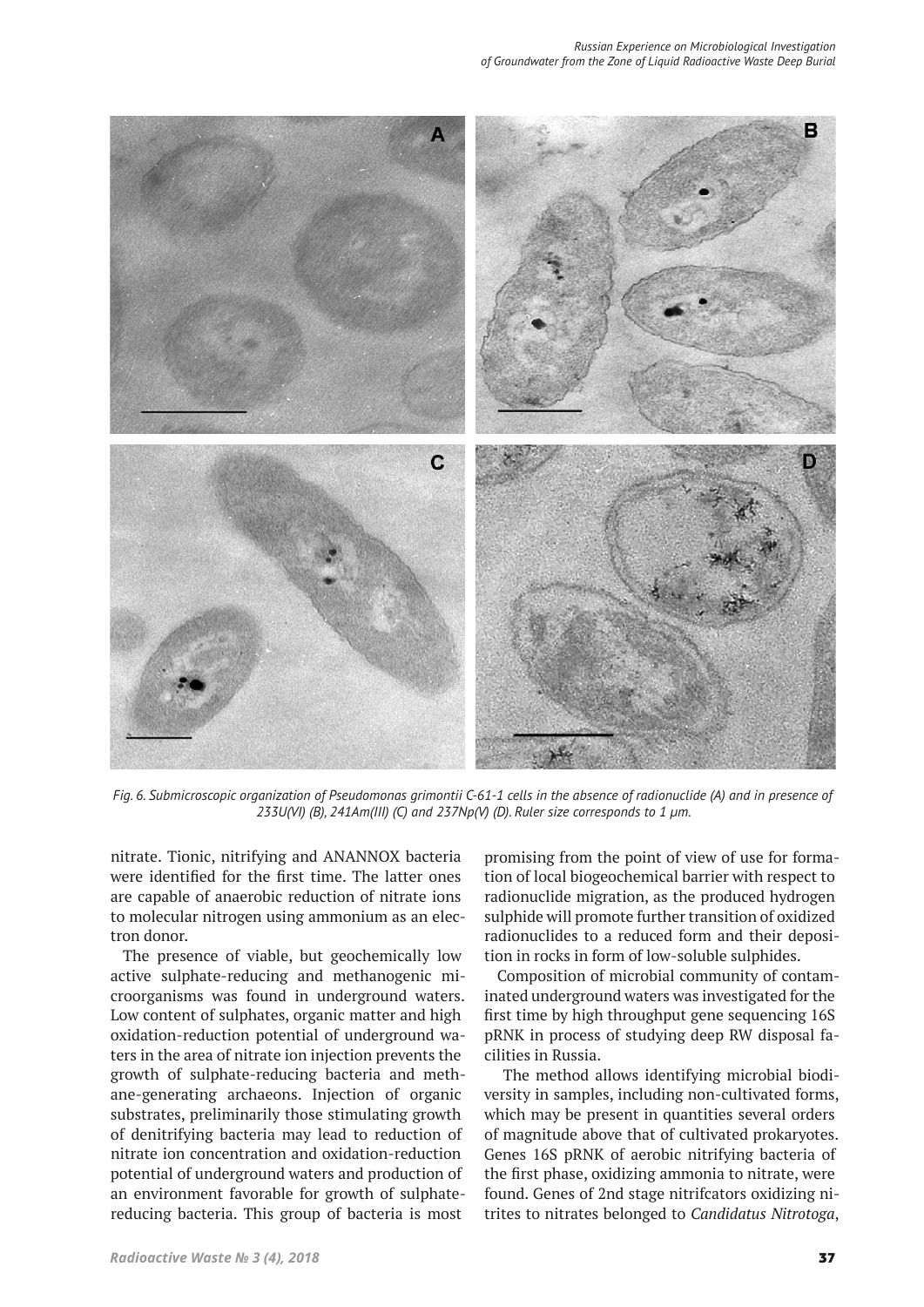

*Fig. 7. Reduction of Eh (mV) of acetate- and nitrate-containing environment in process of growth of denitrifying bacteria Thermomonas fusca SHC-3-19 (1), Microbacterium oxydans SHC 3-5 (2), Pseudomonas veronii SHC-8-1 (3) and Ensifer adhaerens SHC-2-14 (4), recovered from operational aquifers of DLRWDF "Seversky"*

*Nitrobacter, Nitrospina, Nitrospira* genus bacteria and to non-cultivated bacteria of *Nitrospiraceae*  family. Genes 16S pRNK of denitrifying bacteria belonged to representatives of species Pseudomonas, Denitratisoma, etc., which are capable of participation in reduction of uranium and technetium. Process of redox-potential change by denitrifying microorganisms was studied in laboratory experiments (Fig. 7). It was demonstrated that for the temperature of 150°С addition of acetate and lactoserum to underground water lead to reduction of Eh values from the oxidizing range of  $+200...+250$ to the reduction range of  $-100... -150$  mV due to nitrate reduction to  $N_{2}$ . Consumption of oxidizers in the system offers conditions for transition of redox-sensitive metals (uranium, plutonium, neptunium), into low-valence less mobile forms. Such an approach may be used for establishment of a geochemical barrier for radionuclides in the contaminated aquifer in process of DLRWDF closure.

## **Conclusion**

Summary of the results of microbiologic studies of DLRWDF shows that subterranean biota of the studied contaminated sections of operational aquifers has low quantity, but is diverse in terms of physiological parameters and is capable of activation in case of waste components injection to the aquifer. Therefore, the following needs to be taken into account:

• the significance of denitrification process in migration of nitrate ions. Without due account of this factor, simulation of nitrate propagation does not correspond to the actual aureole. Nitrate-ion is one of the main waste components and one of the most toxic macrocomponents;

• possibility of microbial participation in radionuclide migration. Biogeochemical processes may lead to reduction of mobile radionuclides — technetium ( $Tc^{7+} \rightarrow Tc^{4+}$ ), neptunium ( $Np^{5+} \rightarrow Np^{4+}$ ) and uranium  $(U^{6+} \rightarrow U^{4+})$  thus limiting their propagation. There should be confirmed the capability for their bioreduction in operational aquifers, first of all at the waste propagation front, where the pH-Eh conditions are favourable for such reactions;

• possibility of microbial participation in radionuclide (Am, Pu, U) transport in biocolloid form. Such data are required for a reliable forecast of liquid RW disposal consequences.

Thus, it is evident that microorganisms present in subterranean aquifers used for RW disposal take part in processes connected both to transformation of waste macrocomponents and to radionuclide migration. The currently available experimental data are insufficient to identify the extent of microbial processes effect on DLRWDF environmental safety and the potential of their use in closure of DLRWDF (establishment of biogeochemical barriers). Insufficiency of experimental data is connected to the lack of long-term comprehensive studies (microbiological monitoring) of the whole area of DLRWDF. Obtaining numerical parameters for forecasting calculations would be possible only for a system approach to comprehensive study of biogeochemical processes.

#### **Acknowledgments**

The authors would like to thank T. L. Babich (FRC of Biotechnology of RAS) for assistance in preparation of the article. The summary of results was done with support from the Federal Agency for Scientific Organizations (FASO of Russia) (topics # AAAA-А16-11611091001 and # 01201350928).

#### **References**

1. Rybalchenko A. I., Pimenov M. K., Kostin P. P. et al. *Glubinnoye zakhoroneniye zhidkikh radioaktivnykh otkhodov.* Moscow, IzdAt Publ., 1994, 256 p.

2. Wall J. D., Krumholz L. R. Uranium reduction. *Annu. Rev. Microbiol.,* 2006, v. 60, pp. 149—166. doi: 10.1146/annurev.micro.59.030804.121357.

3. Lovley D. R. Dissimilatory metal reduction. *Annu. Rev. Microbiol.,* 1993, v. 47, pp. 263—290.

4. Banaszak J. E., Rittmann B. E., Reed D. T. Subsurface interactions of actinide species and microorganisms: Implications for the bioremediation of actinide-organic mixtures. *J. Radioanalyt. Nucl. Chem.,*  1999, v. 241, pp. 385—435.

5. Newsome L., Morris K., Lloyd J. R. The biogeochemistry and bioremediation of uranium and other priority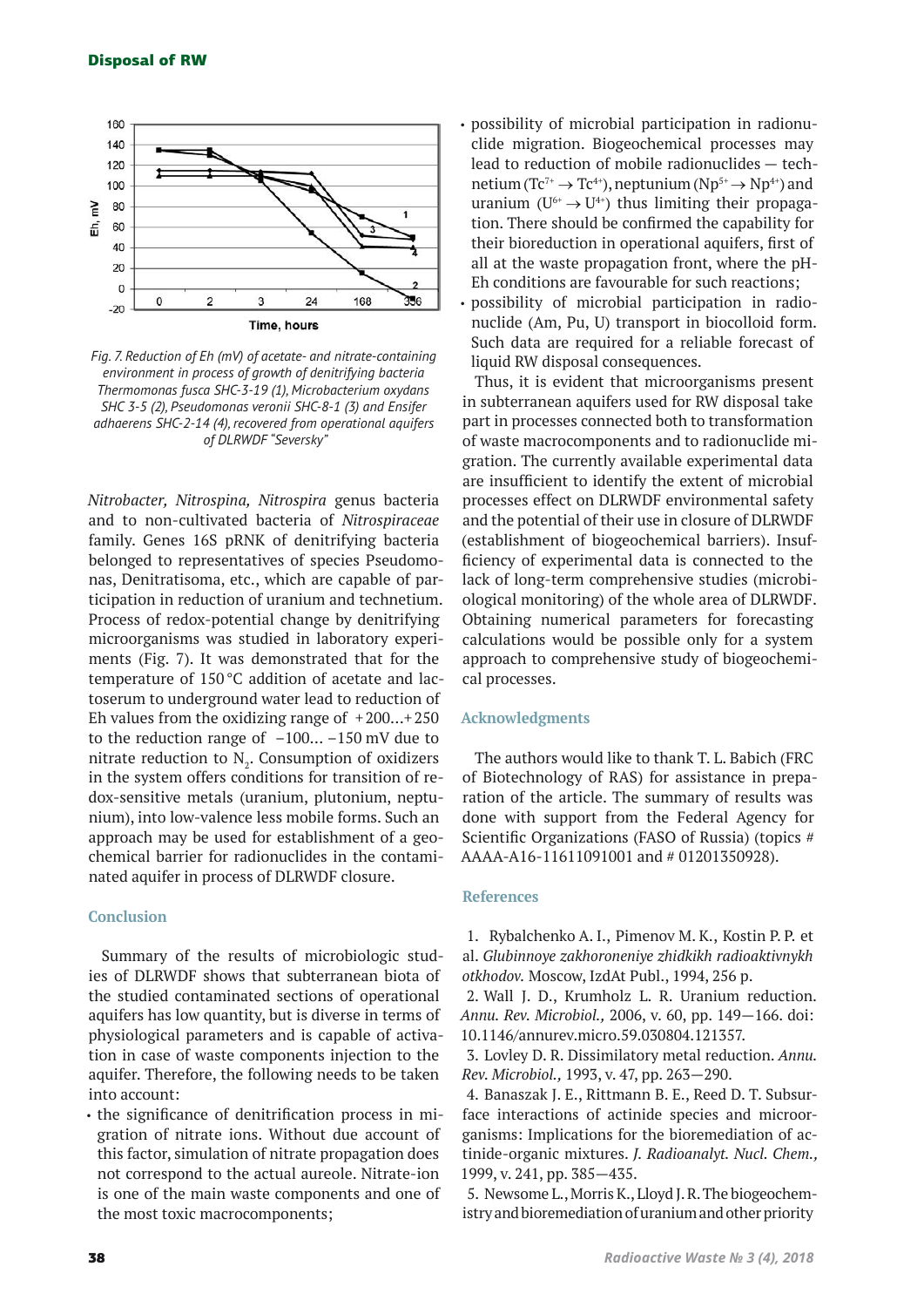radionuclides. *Chem. Geol.,* 2014, v. 363, pp. 164—184. https://doi.org/10.1016/j.chemgeo.2013.10.034

6. Francis A. J., Gillow J. B., Dodge C. J., Dunn M., Mantione K., Strietelmeier B.A., Pansoy-Hjelvik M. E., Papenguth H. W. Role of bacteria as biocolloids in the transport of actinides from a deep underground radioactive waste repository. *Radiochim. Acta,* 1998, v. 82, pp. 347—354.

7. Pedersen K. Microorganisms and their influence on radionuclide migration in igneous rock environments. *J. Nucl. Radiochem. Sci.,* 2005, v. 6, no. 1, pp. 11—15.

8. Nazina T., Kosareva I., Petrunyaka V., Savushkina M., Kudriavtsev E., Lebedev V., Ahunov V., Revenko Y., Khafizov R., Osipov G., Belyaev S., Ivanov M. Microbiology of formation waters from the deep repository of liquid radioactive wastes Severnyi. *FEMS Microbiol. Ecol.,* 2004, v. 49, pp. 97—107.

9. Kosareva I. M., Safonov A. V., Savushkina M. K., Ershov B. G., Kabakchi S. A., Revenko Yu. A., Khafizov R. R., Bondin V. V., Nazina T. N. Physicochemical and Biological Monitoring of Deep Repositories for Liquid Radioactive Wastes. *Atomic Energy,*  2007, vol. 103, no. 2, pp. 615—622. doi: 10.1007/ s10512-007-0098-8.

10. Kosareva I. M., Safonov A. V., Ershov B. G., Nazina T. N. Voprosy otsenki biogennogo preobrazovaniya sostava RAO, inkorporirovannykh v glubinnyy plast-kollektor. *Voprosy radiatsionnoy bezopasnosti.*  2007, no. 3. pp. 50—57.

11. Neu M. P. Siderophore-mediated chemistry and microbial uptake of Plutonium. *Los Alamos Sci.,* 2000, no. 26, pp. 416—417.

12. North N., Dollhopf S. L., Petrie L., Istok J. D., Balkwill D. L., Kostka J. E. Change in bacterial community structure during in situ biostimulation of subsurface sediment cocontaminated with uranium and nitrate. *Appl. Environ. Microbiol.,* 2004, v. 70, pp. v4911—4920.

13. Green S. J., Prakash O., Jasrotia P., Overholt W. A., Cardenas E., Hubbard D., Tiedje J. M., Watson D. B., Schadt C. W., Brooks S. C., Kostka J. E. Denitrifying bacteria from the genus Rhodanobacter dominate bacterial communities in the highly contaminated subsurface of a nuclear legacy waste site. *Appl. Environ. Microbiol.,* 2012, v. 78, pp. 1039—1047.

14. Fredrickson J., Zachara J., Balkwill D., Kennedy D., Li S.-M., Kostandarithes H., Daly M., Romine M., Brockman F. Geomicrobiology of highlevel nuclear waste-contaminated vadose sediments at the Hanford site, Washington State. *Appl. Environ. Microbiol.,* 2004, v. 70, pp. 4230—4241.

15. Zachara J. M., Long P. E., Bargar J., Davis J. A., Fox P., Fredrickson J. K., Freshley M. D., Konopka A. E., Liu C., McKinley J. P., Rockhold M. L., Williams K. H., Yabusaki S. B. Persistence of uranium groundwater plumes: contrasting mechanisms at

two DOE sites in the groundwater–river interaction zone. *J. Contam. Hydrol.,* 2013, v. 147, pp. 45—72.

16. Pedersen K. Investigation of subterranean bacteria in deep crystalline bedrock and their importance for the disposal of nuclear waste. *Can. J. Microbiol.,*  1996, v. 42, pp. 382—391.

17. McKinley I. G., Hagenlocher I., Alexander W. R., Schwyn B. Microbiology in nuclear waste disposal: interfaces and reaction fronts. *FEMS Microbiol. Rev.,*  1997, v. 20, no. ¾, pp. 545—556.

18. Stroes-Gascoyne S., West J. M. Microbial studies in the Canadian nuclear fuel waste management program. *FEMS Microbiol. Rev.,* 1997, v. 20, no. ¾, pp. 573—590.

19. West J. M., Christofi N., McKinley I. G. An overview of recent microbiological research relevant to the geological disposal of nuclear waste. *Rad. Waste Management Nuclear Fuel Cycle,* 1986, v. 6, p. 79.

20. Farkas G., Gazso L. Characterization of subterranean bacteria in the Hungarian Upper Permian Siltstone Formation. *Can. J. Microbiol.,* 2000, v. 46, pp. 559—564.

21. Domingo J. W. S., Berry C. J. Microbial biofilm growth on irradiated, spent nuclear fuel cladding. *J. Nucl. Mater.,* 2009, v. 384, iss. 2, pp. 140—145.

22. Nazina T. N., Tourova T. P., Novikova E. V., Kosareva I. M., Davidov A. S., Khafizov R. R., Poltaraus A. B. Physicochemical and Microbiological Characteristics of Groundwater from Observation Wells of a Deep Radioactive Liquid Waste Repository. *Microbiology,* 2000, vol. 69, no. 1, pp. 89—95.

23. Nazina T. N., Ivoilov V. S., Safonov A. V., Kosareva I. M., Ershov B. G., Poltaraus A. B. Microbiological Processes in the Severnyi Deep Disposal Site for Liquid Radioactive Wastes. *Microbiology,* 2010, vol. 79, no. 4, pp. 528—537.

24. Safonov A. V., Kosareva I. M., Ershov B. G., Revenko Y. A., Ponizov A. V., Lekontseva A. A. Ecological Aspects of Liquid Radwaste Confinement in the Severnyi Deep Repository. *Atomic Energy,* 2011, vol. 111, no. 2, pp. 133—139. Doi: 10.1007/s10512-011-9465-6.

25. Nazina T. N., Ivoilov V. S., Belyaev S. S., Luk'yanova E. A., Zakharova E. V., Poltaraus A. B., Kalmykov S. N., Zubkov A. A. Distribution and Activity of Microorganisms in the Deep Repository for Liquid Radioactive Waste at the Siberian Chemical Combine. *Microbiology,* 2006, vol. 75, no 6. C. 727— 738. Doi: 10.1134/S0026261706060178.

26. Nazina T. N., Luk'yanova E. A., Zakharova E. V., Konstantinova L. I., Kalmykov S. N., Poltaraus A. B., Zubkov A. A. Microorganisms in a disposal site for liquid radioactive wastes and their influence on radionuclides. *Geomicrobiol. J.,* 2010, vol. 27, iss. 5, pp. 473—486. Doi: 10.1080/01490451003719044.

27. Luk'yanova E. A., Zakharova E. V., Konstantinova L. I., Nazina T. N. Sorption of Radionuclides by Microorganisms from a Deep Repository of Liquid